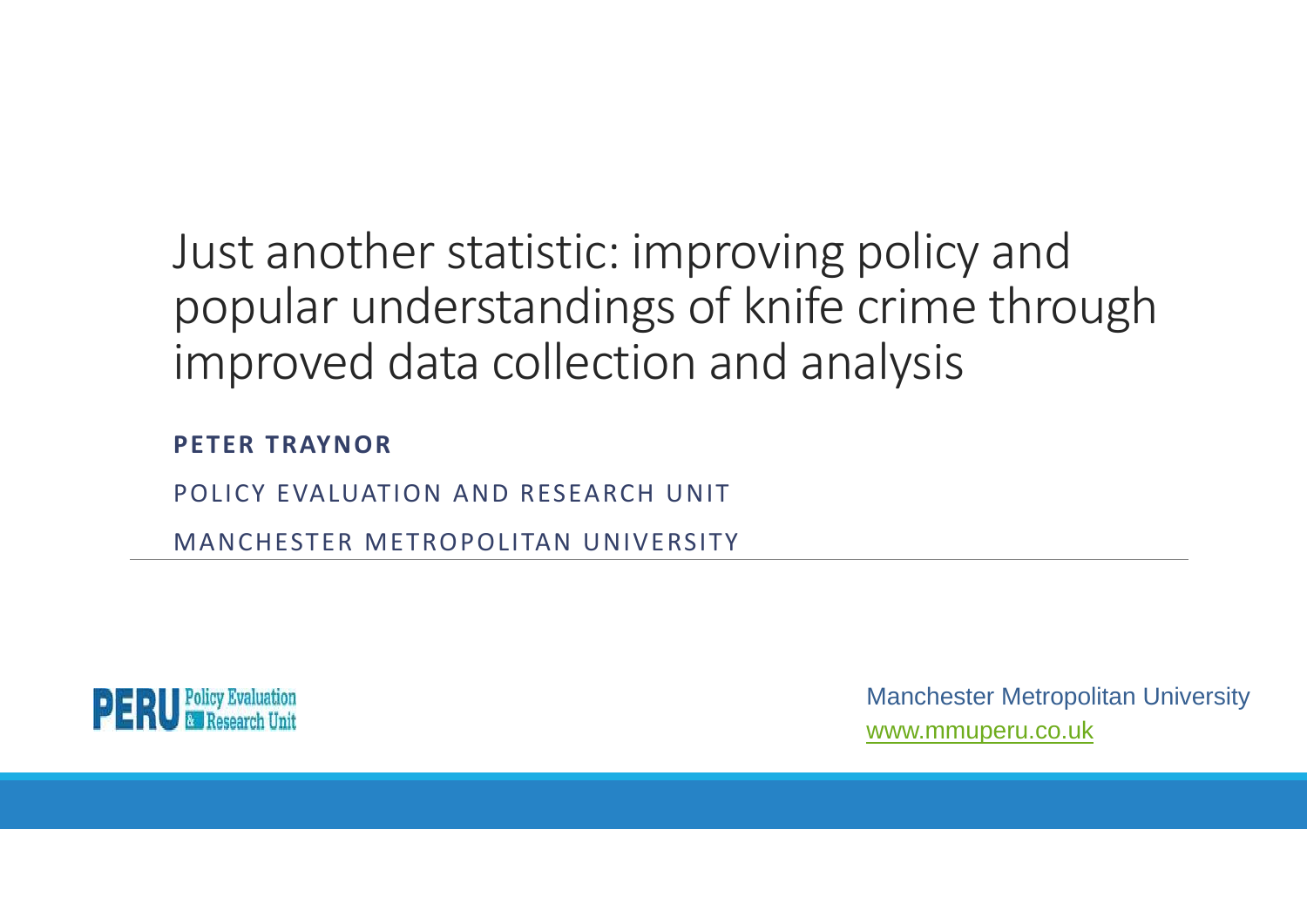### Introduction

- 1. Policy context
- 2. Knife crime: current picture
- 3. Sources of data
- 4. Problems with data
- 5. Key questions/recommendations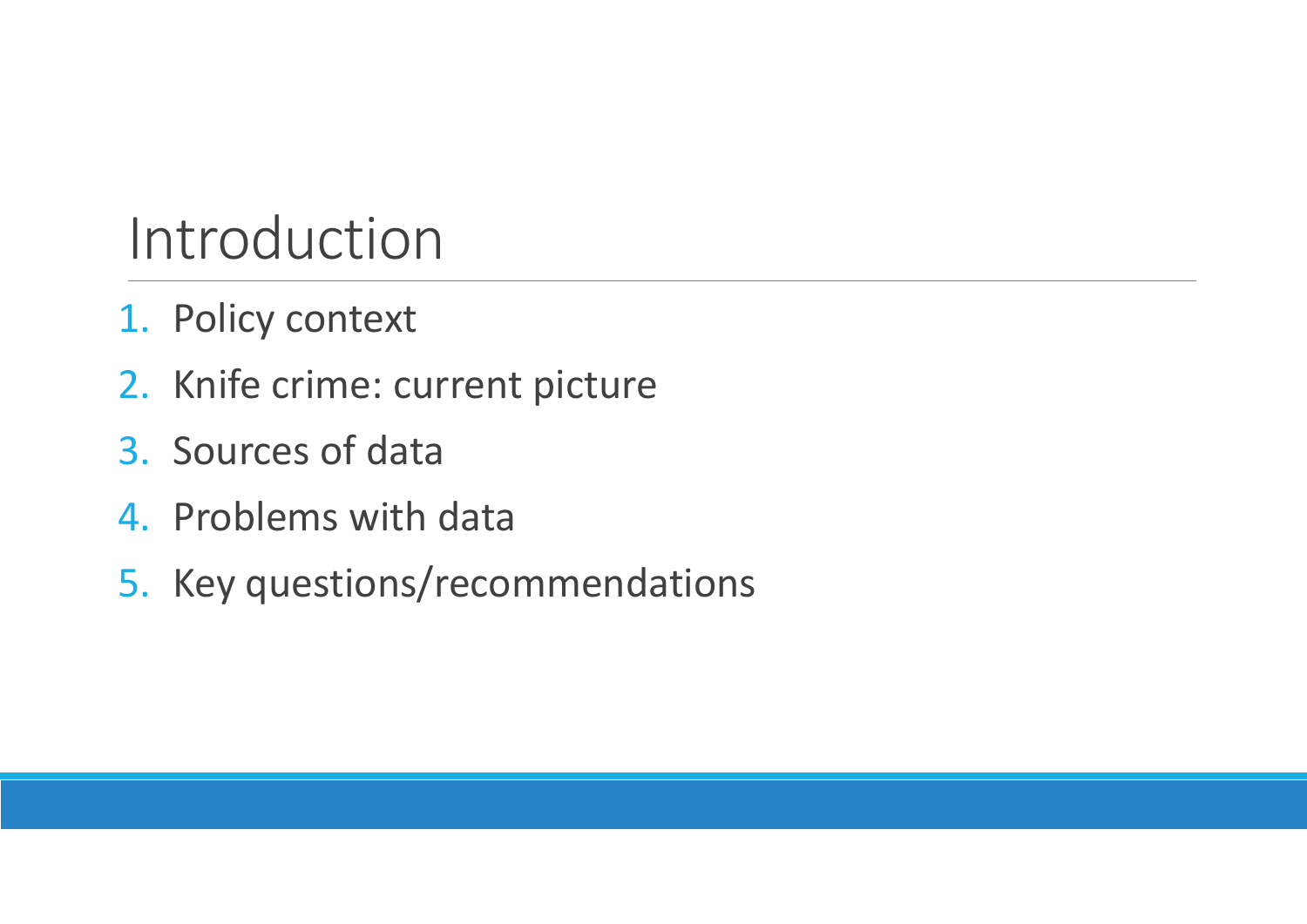# Policy context

Apparent recent increase in knife crime

Move away from explicit focus on knives to gangs

Punitive response at national level – sentencing/sentences

Displacement: acid/dogs

Developmental interventions at local level: YOTS/Police/Non‐ statutory/Schools

Public interest/high media coverage

Angels and devils motif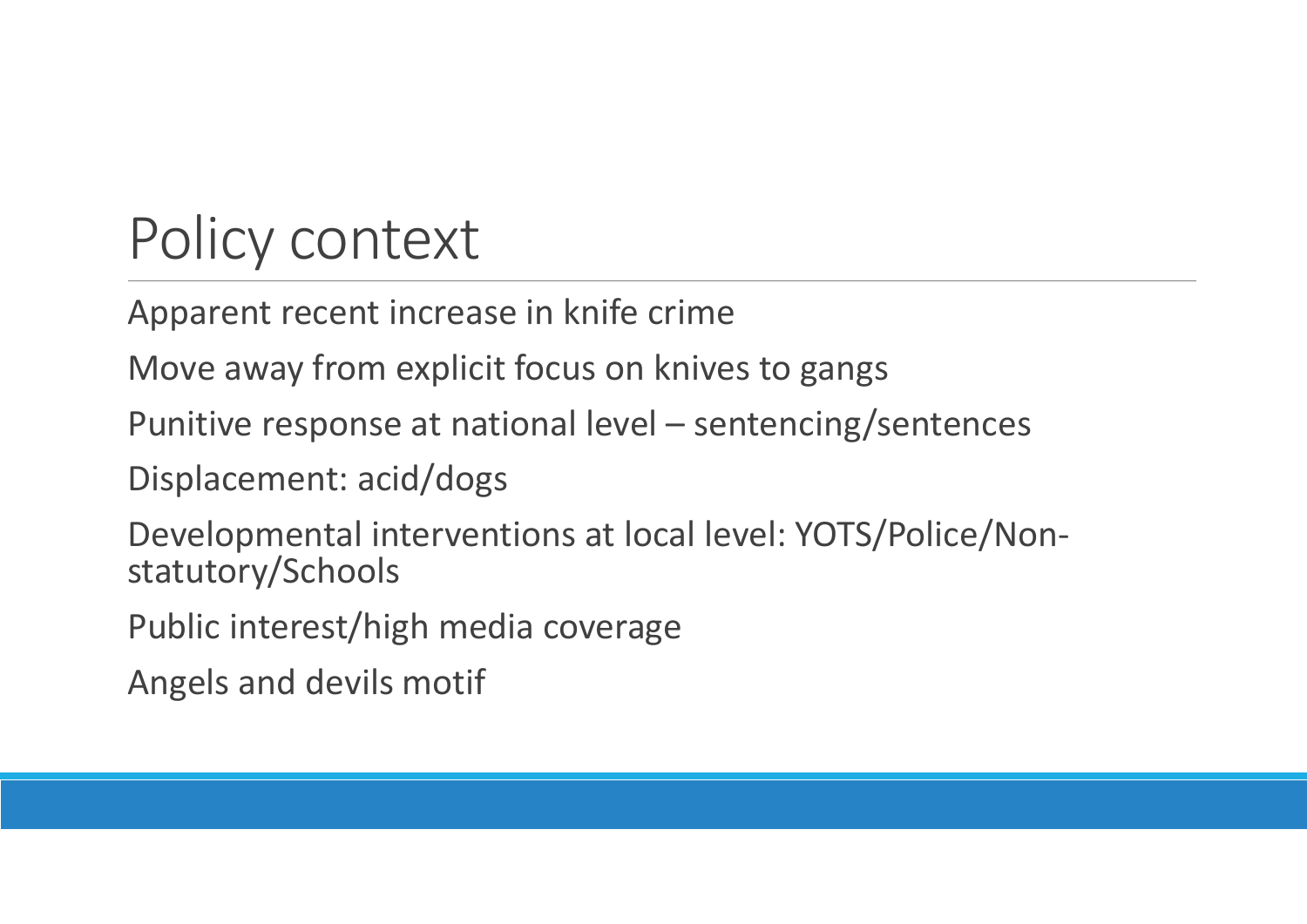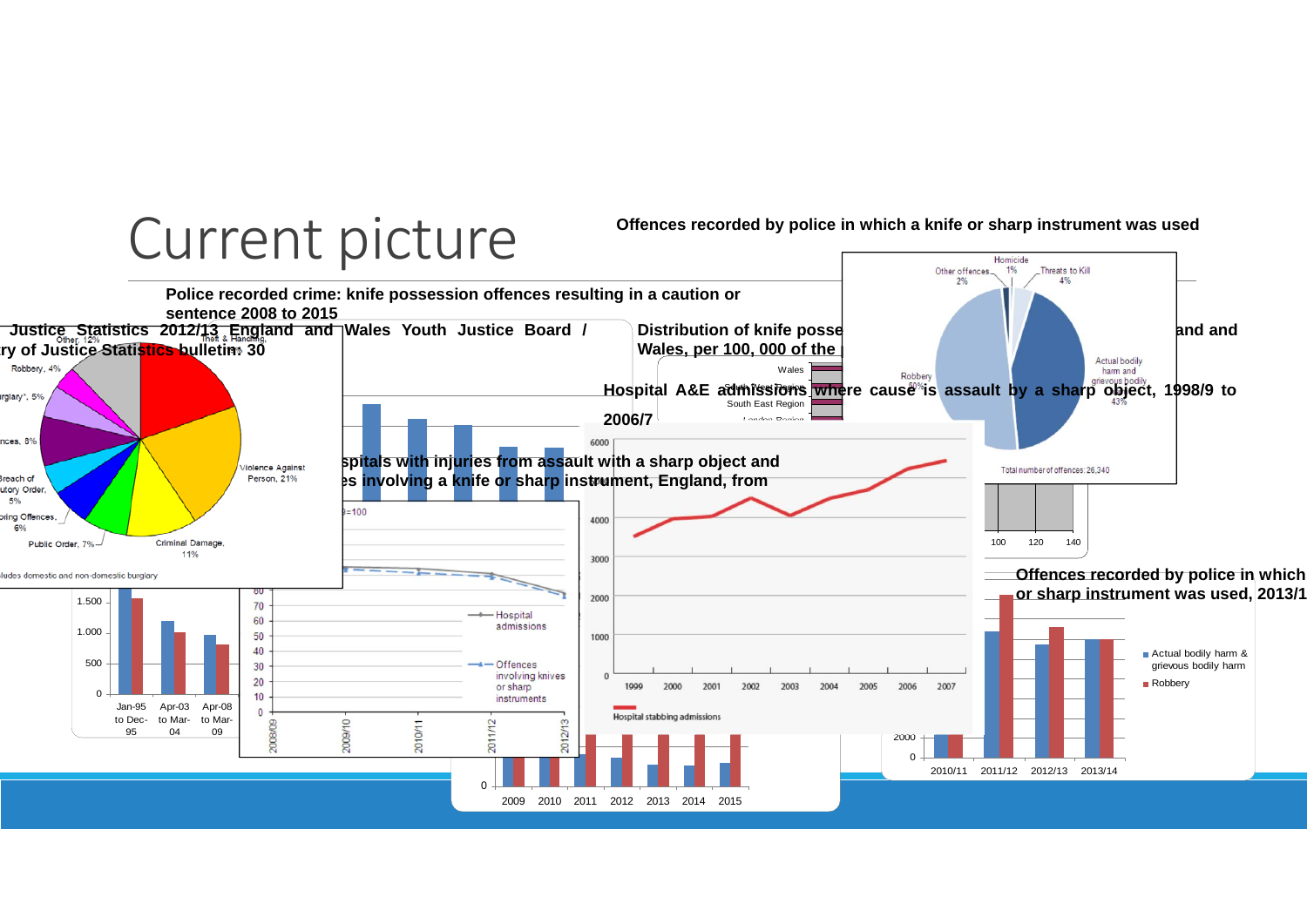## Sources of data

- 1. Official data
- 2. Large scale surveys
- 3. Academic research
- 4. Other research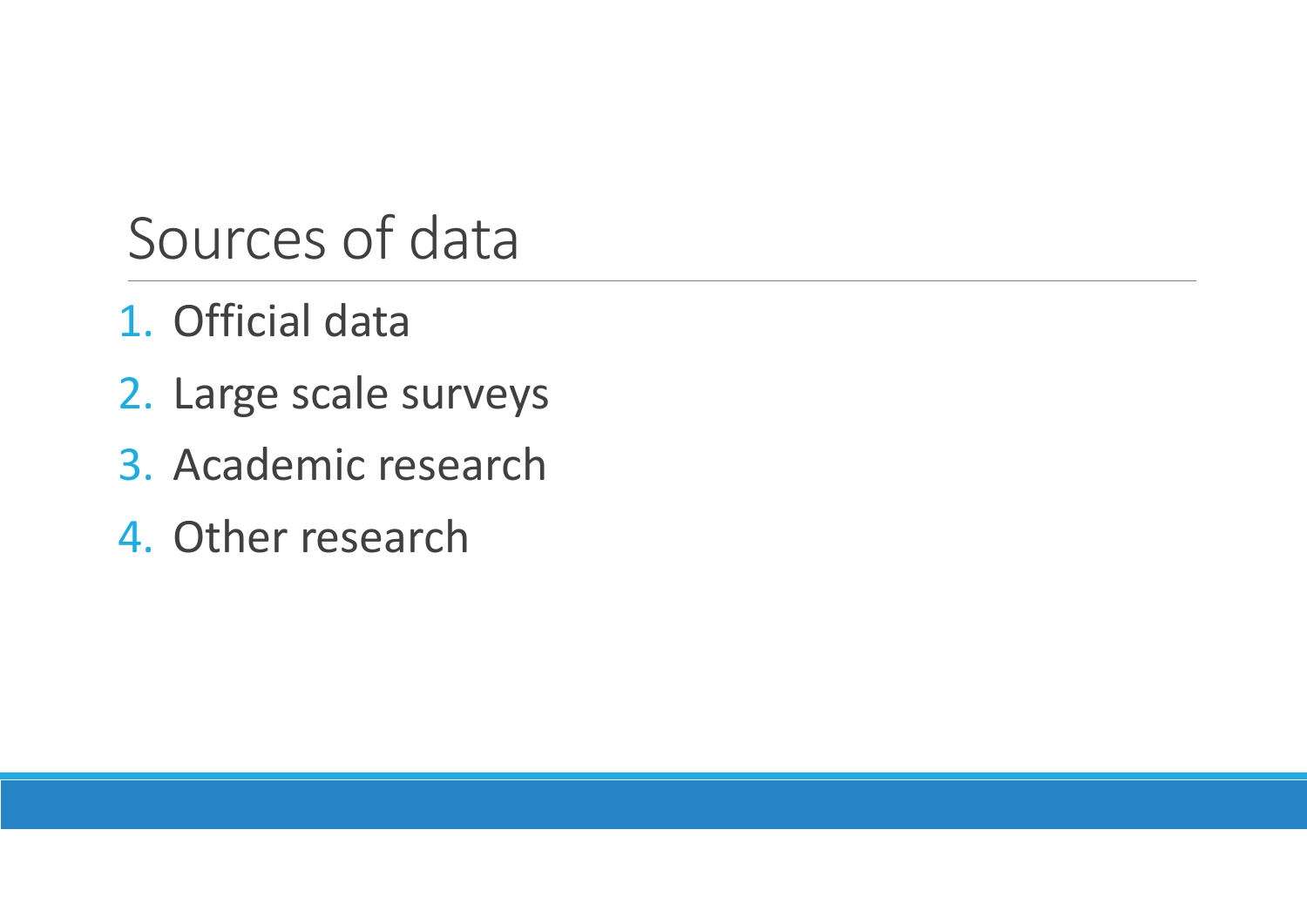### Official data

Police recorded crime

Homicide Index

Hospital Episode Statistics

Grey data: local police force/CDRPs/YOTs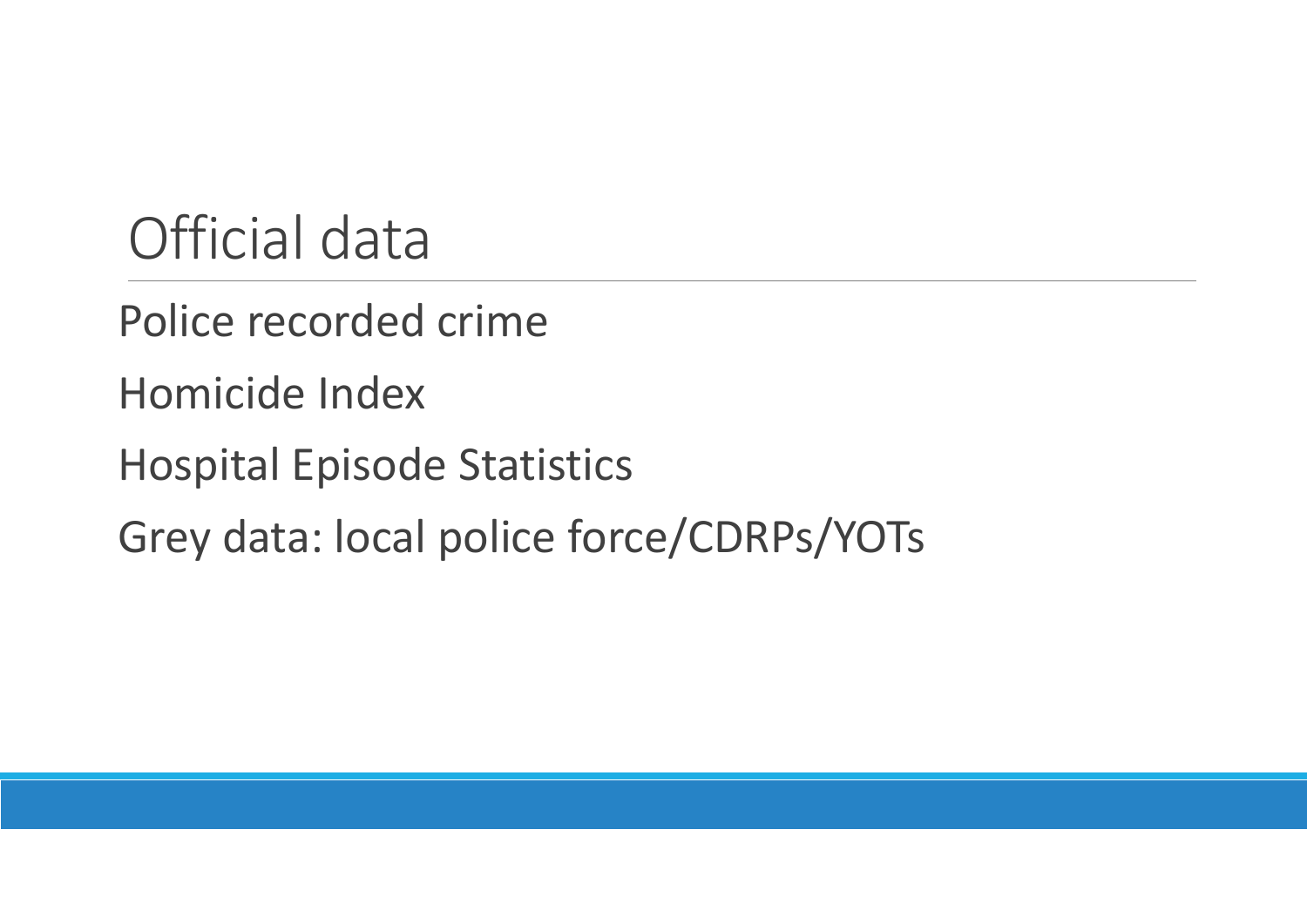### Surveys

The Crime Survey for England and Wales

Edinburg Youth Transitions Survey/Glasgow Youth Survey

The Offending Crime and Justice Survey

YJB & MORI Youth Surveys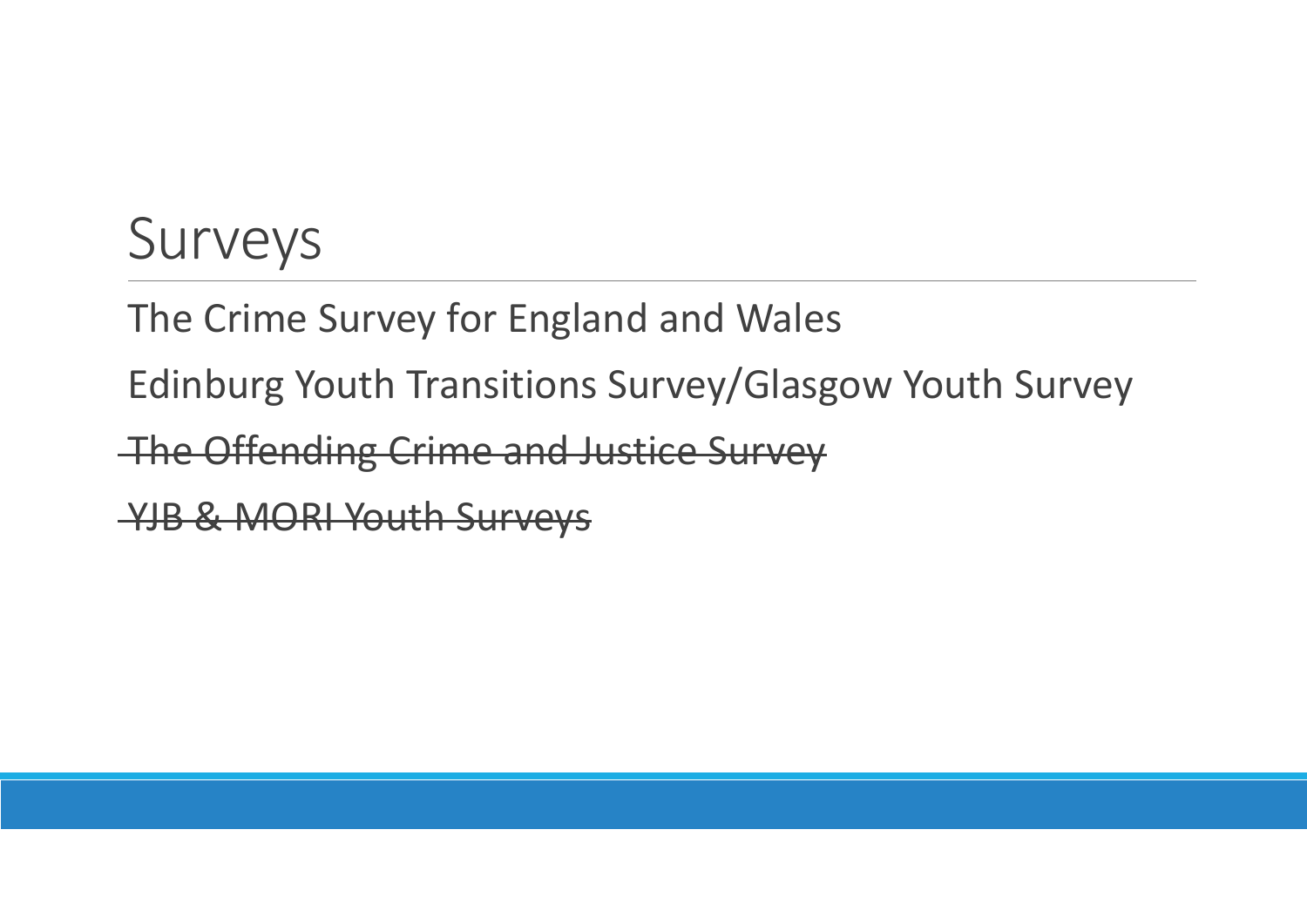Academic research

Gang research

Research on knives (UK)

Research on guns (US)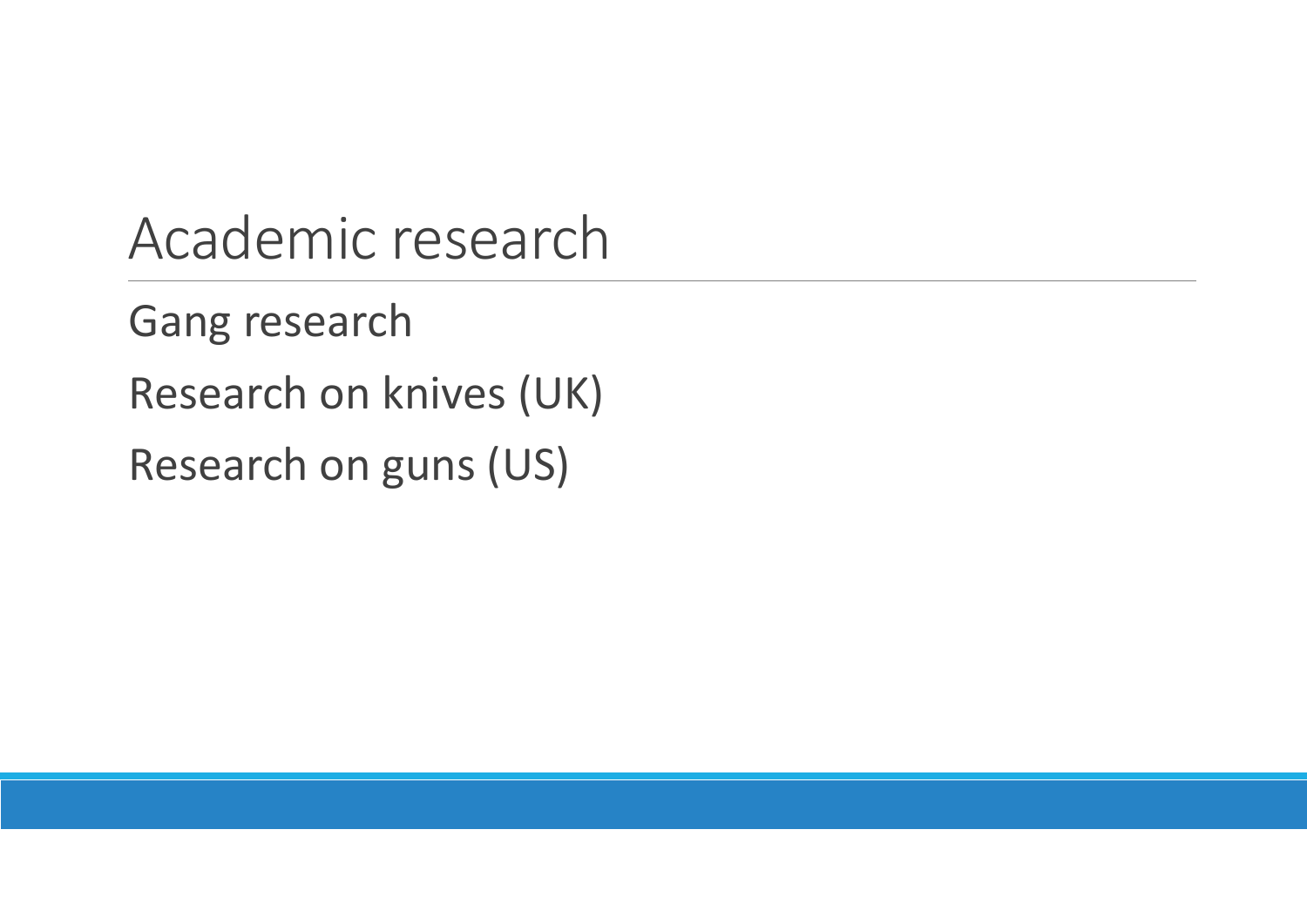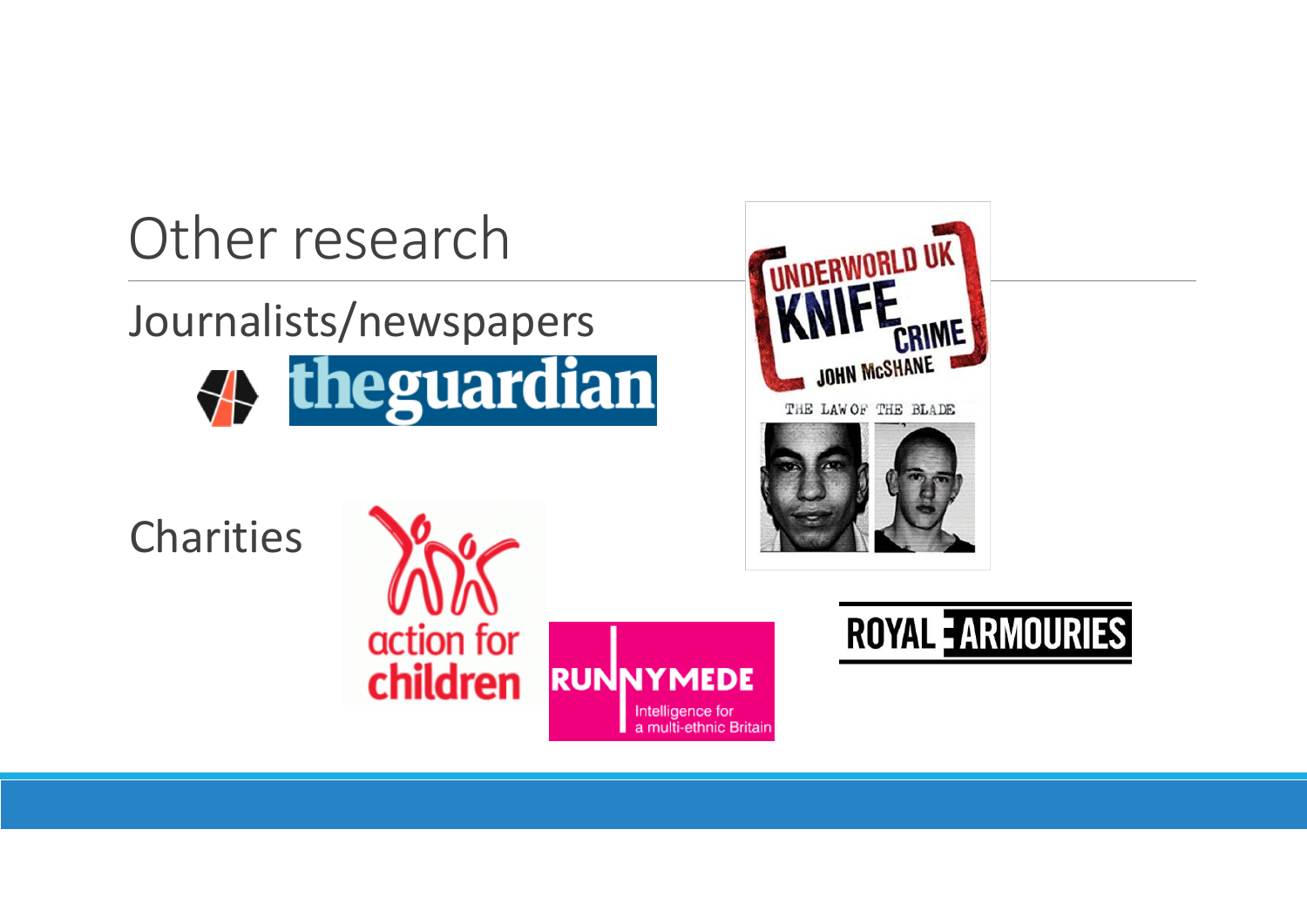# Problems with data!

- ◦Complex
- ◦Not always comparable across data sets/surveys/periods
- ◦Questions/answers not always useful
- ◦Problems of definition and quality of collection
- ◦Large amounts of unpublished data
- ◦Lack of context
- ◦Out of date
- ◦Lack of qualitative data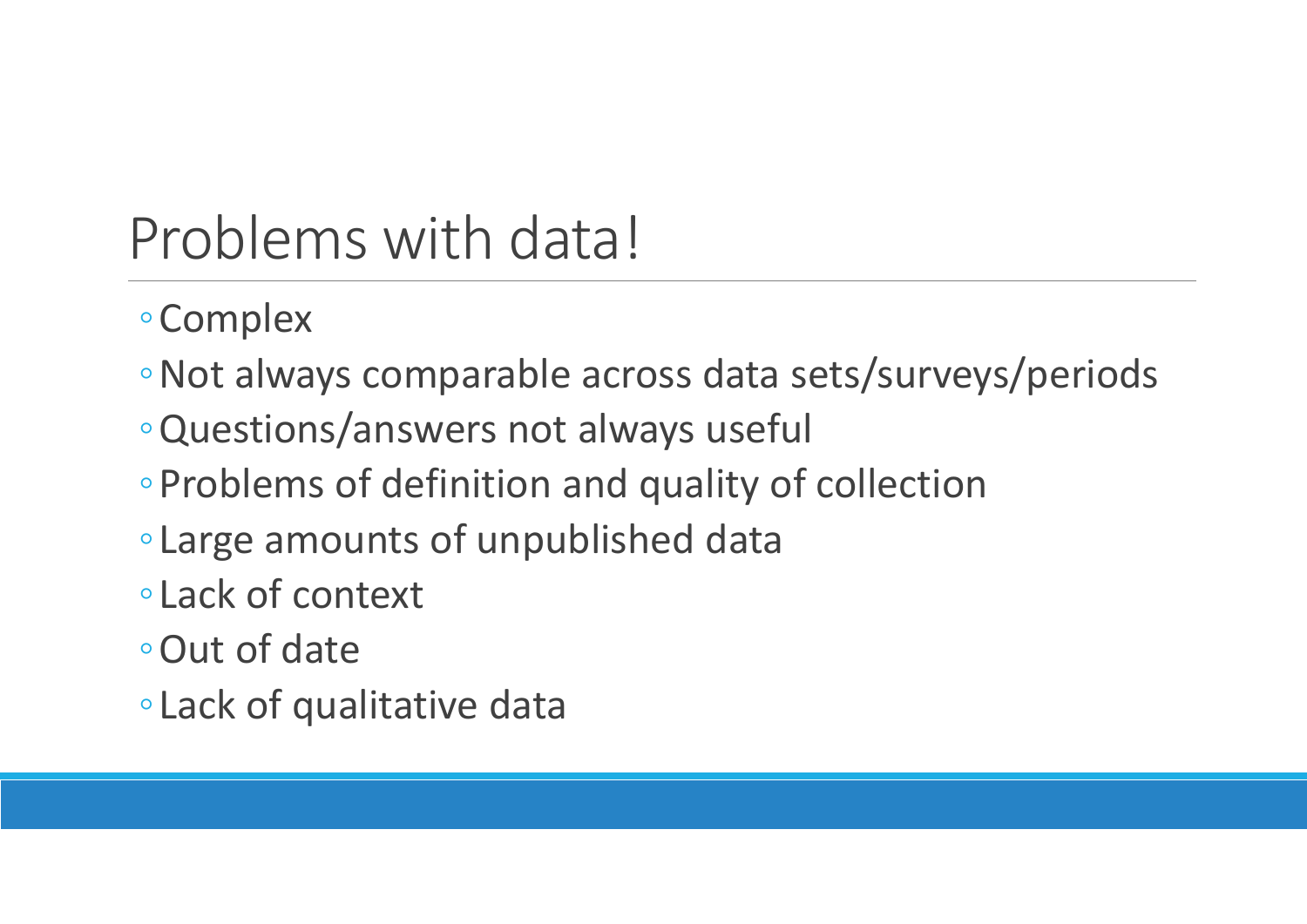### Out of date research

| Self-report surveys and         | <b>Sample</b>                   | <b>Year of</b> | Total % of | <b>Males</b> | <b>Females</b> |
|---------------------------------|---------------------------------|----------------|------------|--------------|----------------|
| knife carrying                  |                                 | survey         | sample     |              |                |
| <b>2009 Youth Justice Board</b> | 4,855 primary and secondary     | 2009           | 23%        | 32%          | 13%            |
| survey                          | school pupils aged 11 to 16 in  |                |            |              |                |
|                                 | <b>England and Wales</b>        |                |            |              |                |
| 2006 Offending, Crime and       | 5,353 10 to 25-year-olds across | 2006           | 3%         | 5%           | 2%             |
| <b>Justice Survey</b>           | <b>England and Wales</b>        |                |            |              |                |
|                                 |                                 |                |            |              |                |
| <b>Glasgow Youth Survey</b>     | 1551 primary and secondary      | 2003           | 20%        | 31%          | 8%             |
|                                 | school pupils aged 11-18 year   |                |            |              |                |
|                                 | olds across Glasgow             |                |            |              |                |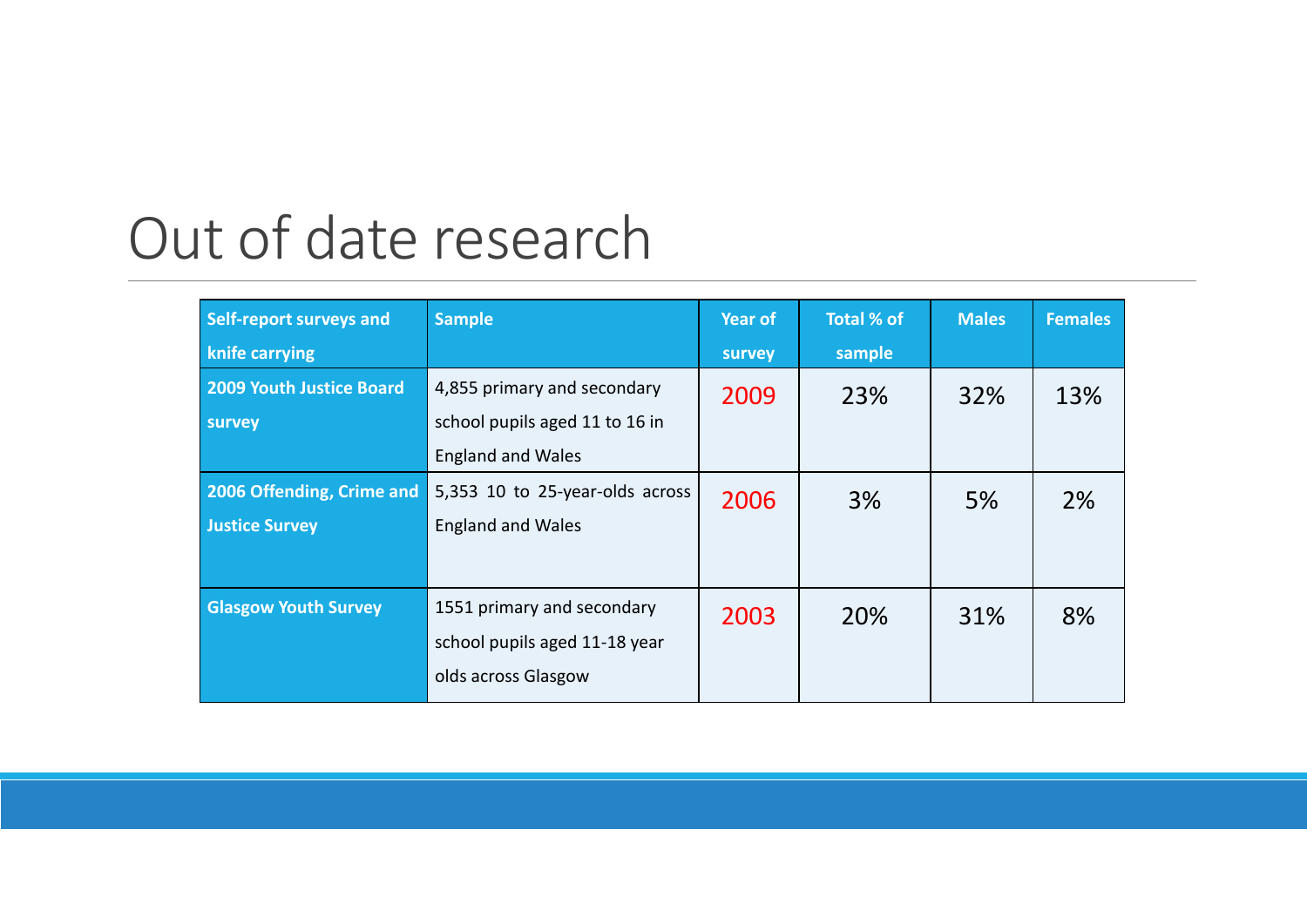# Hard to reach groups

#### An estimated distribution of crime victims amongst the population as represented by the Crime Survey for England and Wales

*Based on household property crime in selected sweeps of the BCS/CSEW, 1992 – 2006/7.* 

| <b>Victim type</b> | <b>Percentage of</b><br>population | <b>Percentage of</b><br>victimisation |
|--------------------|------------------------------------|---------------------------------------|
| Immune             | 80.00                              | 23                                    |
| Vulnerable         | 19.70                              | 70                                    |
| Chronic            | 0.03                               |                                       |

Reference: Hope, T (2015) *We need <sup>a</sup> different crime survey*, Centre for Crime and Justice Studies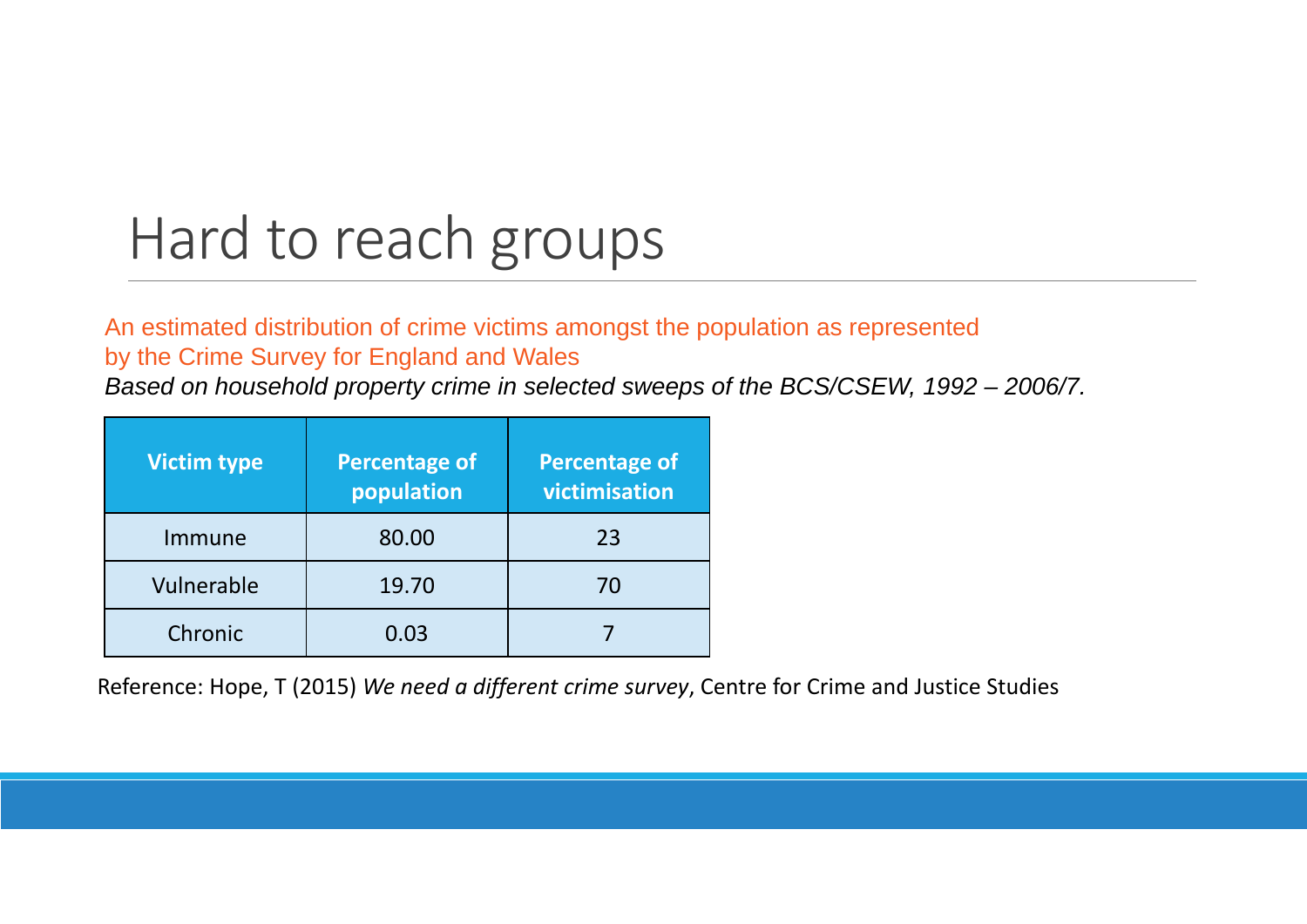## Key questions

- 1. Why does it matter?
- 2.Who/what do we collect data for?
- 3. Who should be responsible for data?
- 4. What form should the data take?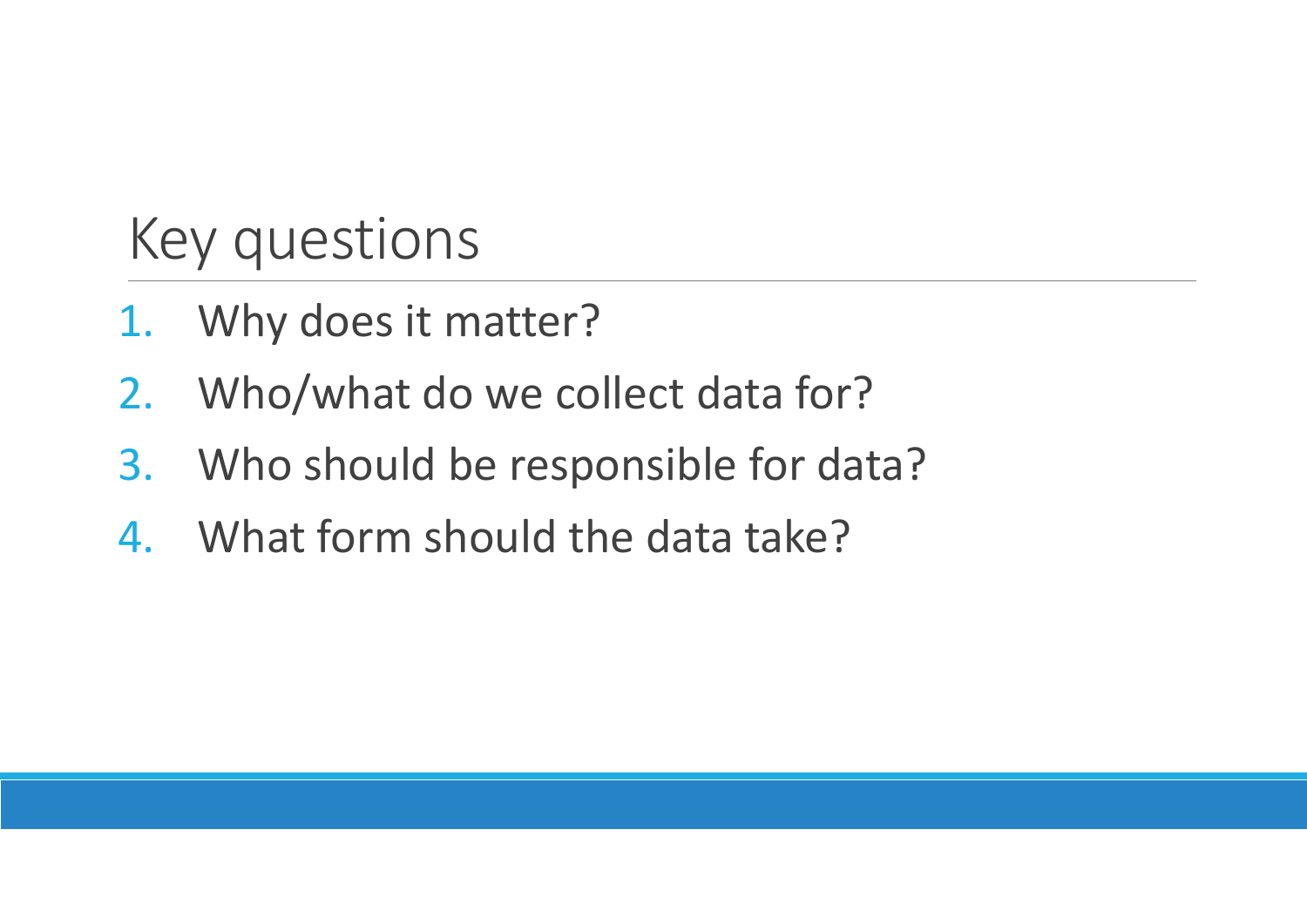# Why does it matter?

- Knife crime: deaths and injuries continue
- High profile in media
- Multiple victims
- Creates fear in communities
- Creates uncertainty about how to respond
- Allows 'unhelpful' reporting (Eades et al., 2007)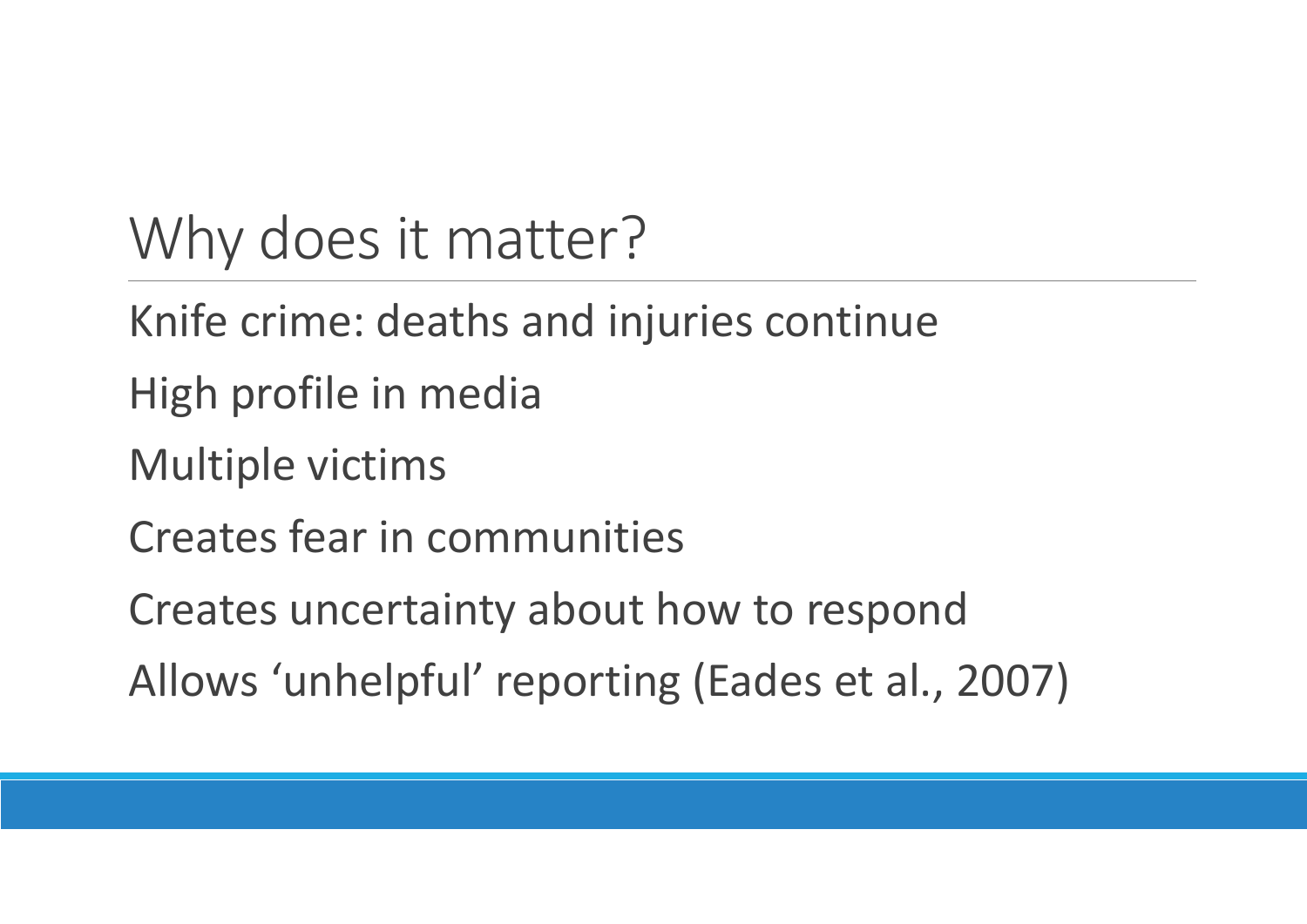Who/what do we collect the data for?

Policy makers

Police and others involved in governance

The public

Insight/understanding

Effective responses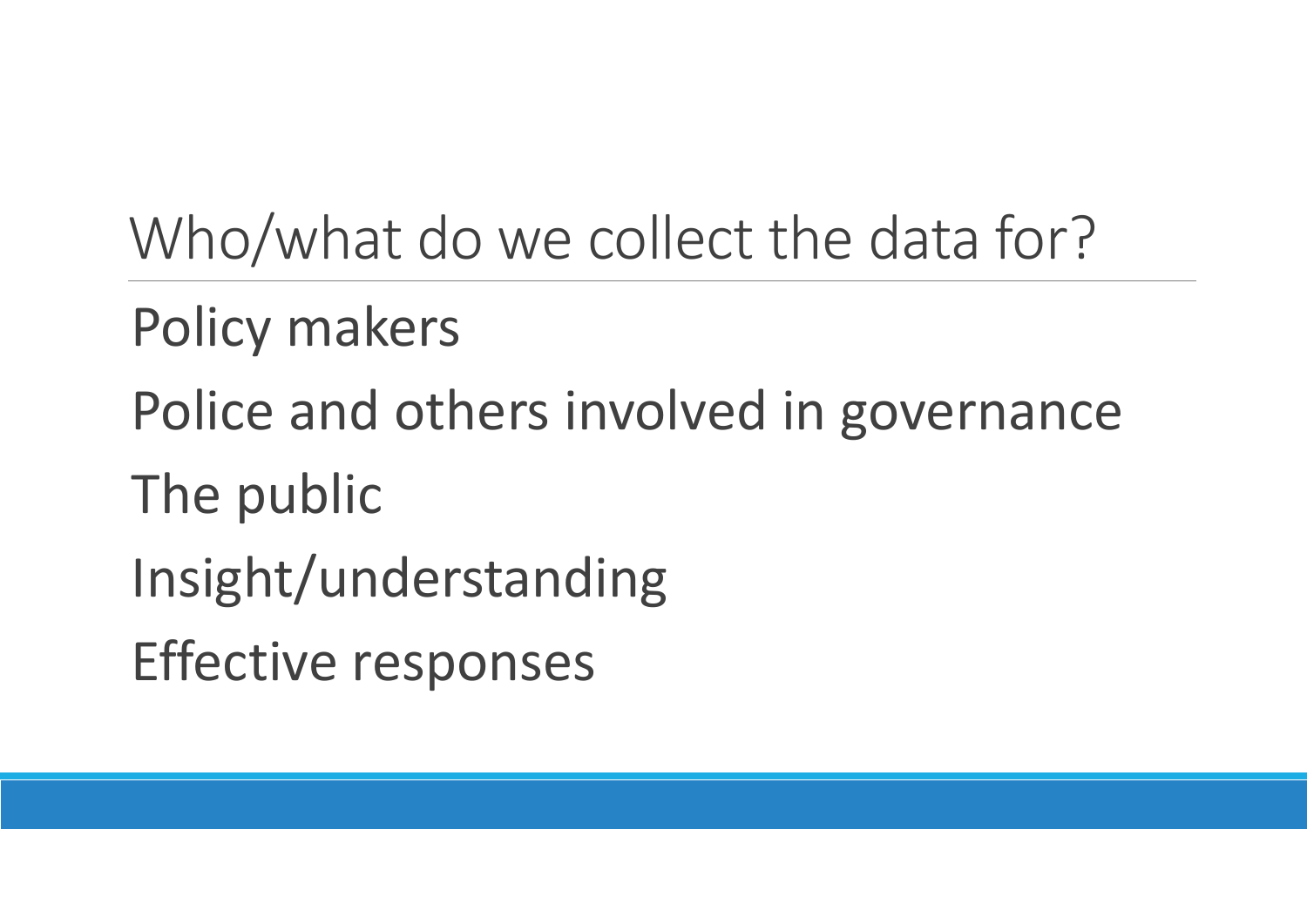# Who should collect/collate/analyse data?

- ONS/Central government/Home Office/MoJ
- CDRPs/Police
- Youth Offending Service
- Universities/Funding Councils
- Public health England/Health Authorities/Hospitals

Charitable sector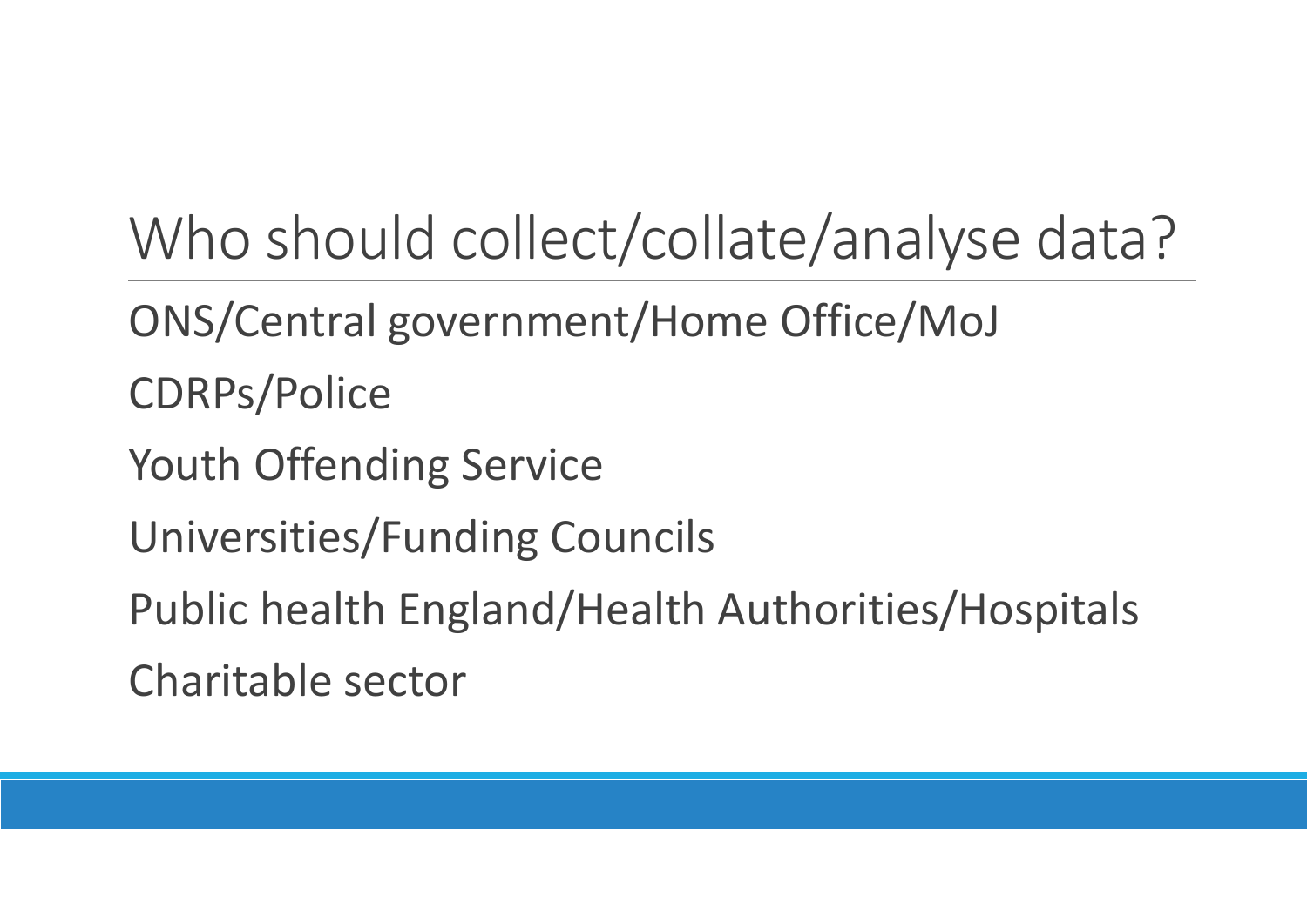## What form should the data take?

### Quantitative data: requires better collation and updating

Qualitative data: not enough

Level of focus: knives/weapons/gangs/violence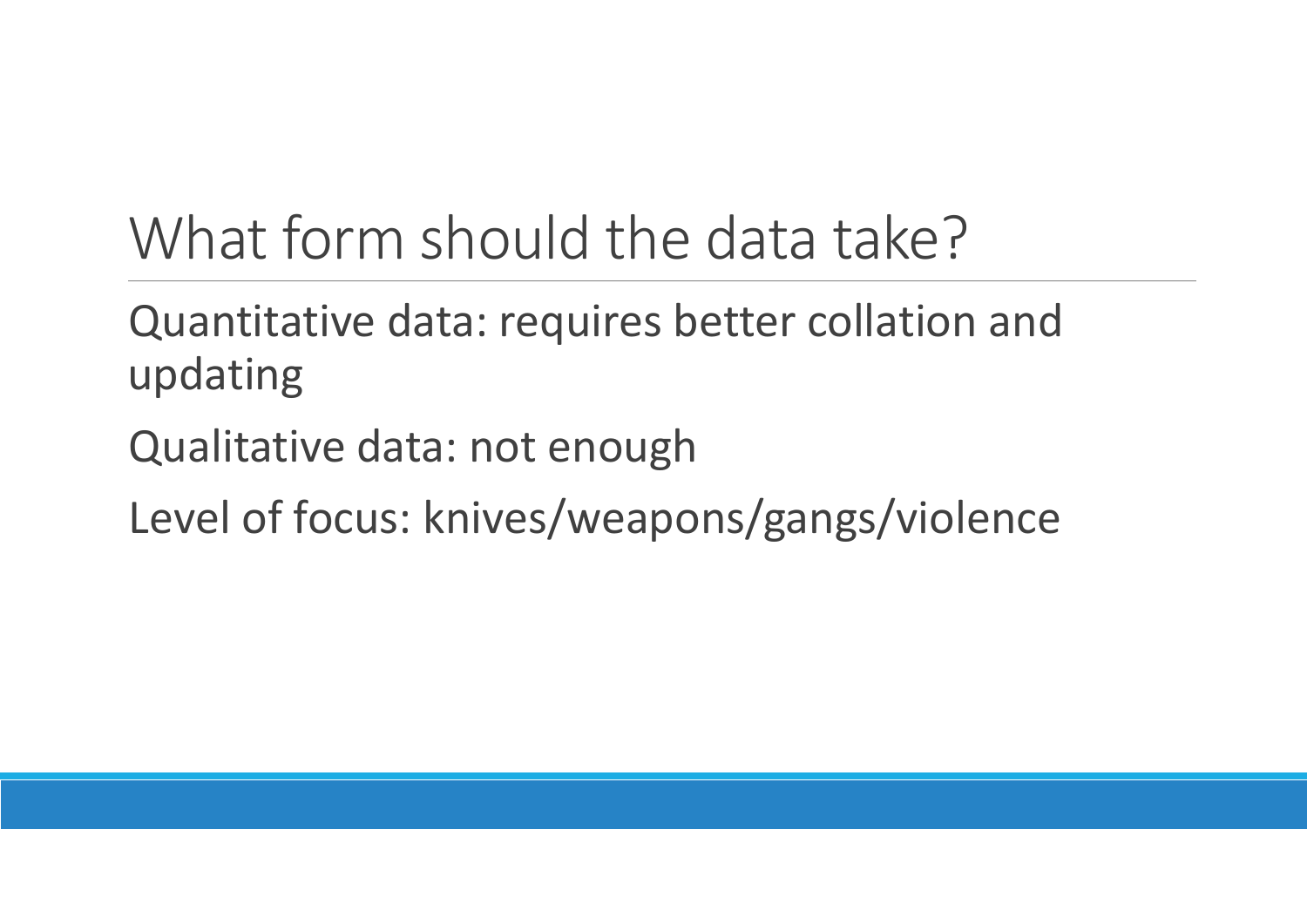## Some suggestions

- 1. Single point of entry for all data: low level of input but would require regular updating
- 2. Contextualisation/analysis of existing data: medium level of input perhaps biannual reports
- 3. Collections/conduct of primary data: high level of input ‐ significant financial/human resources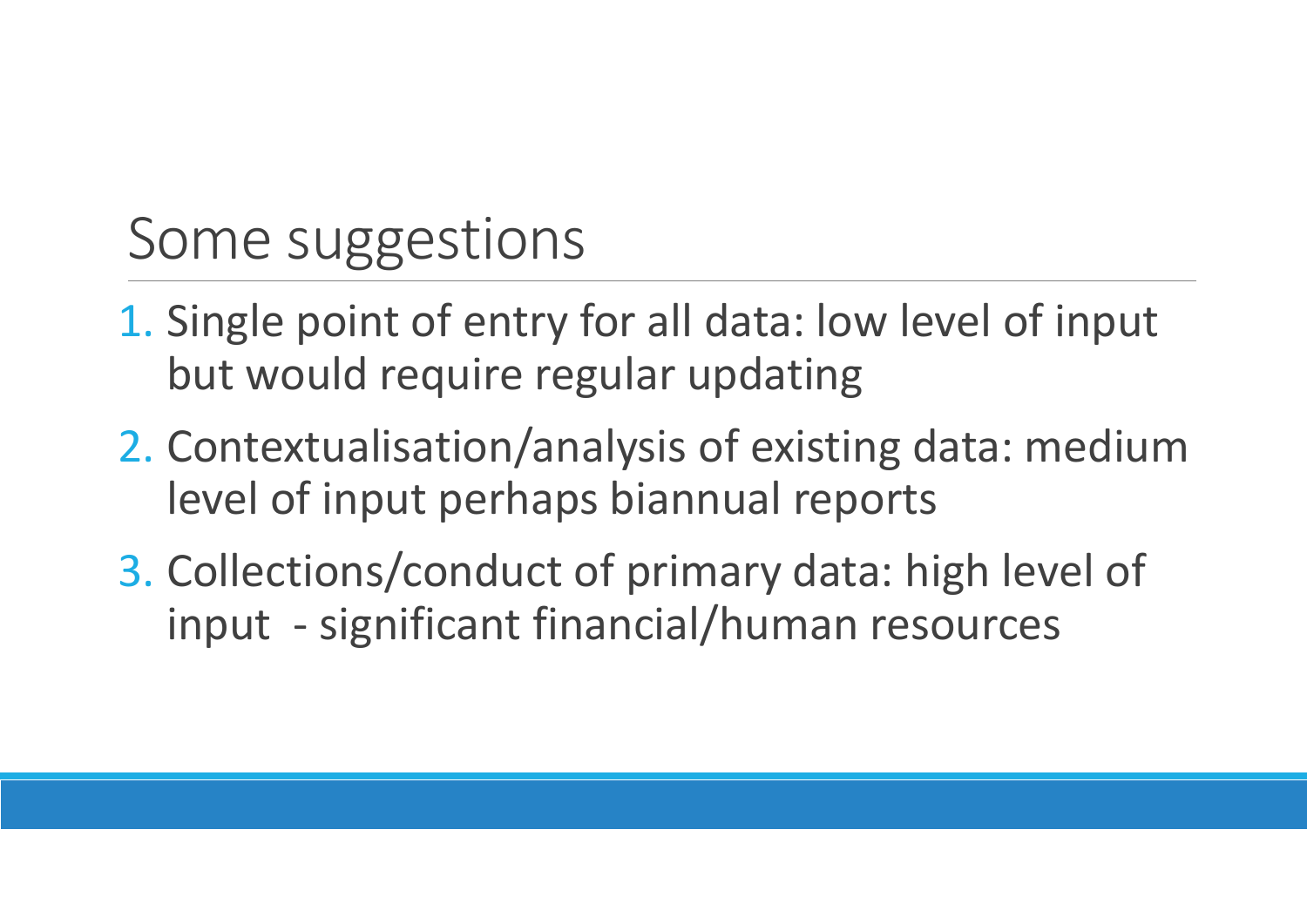## A recommendation: Victimisation survey/repository

- 1. Amended/enhanced CSEW
- 2. Regular analysis of data from CSEW
- 3. Supported by regular qualitative surveys/interviews